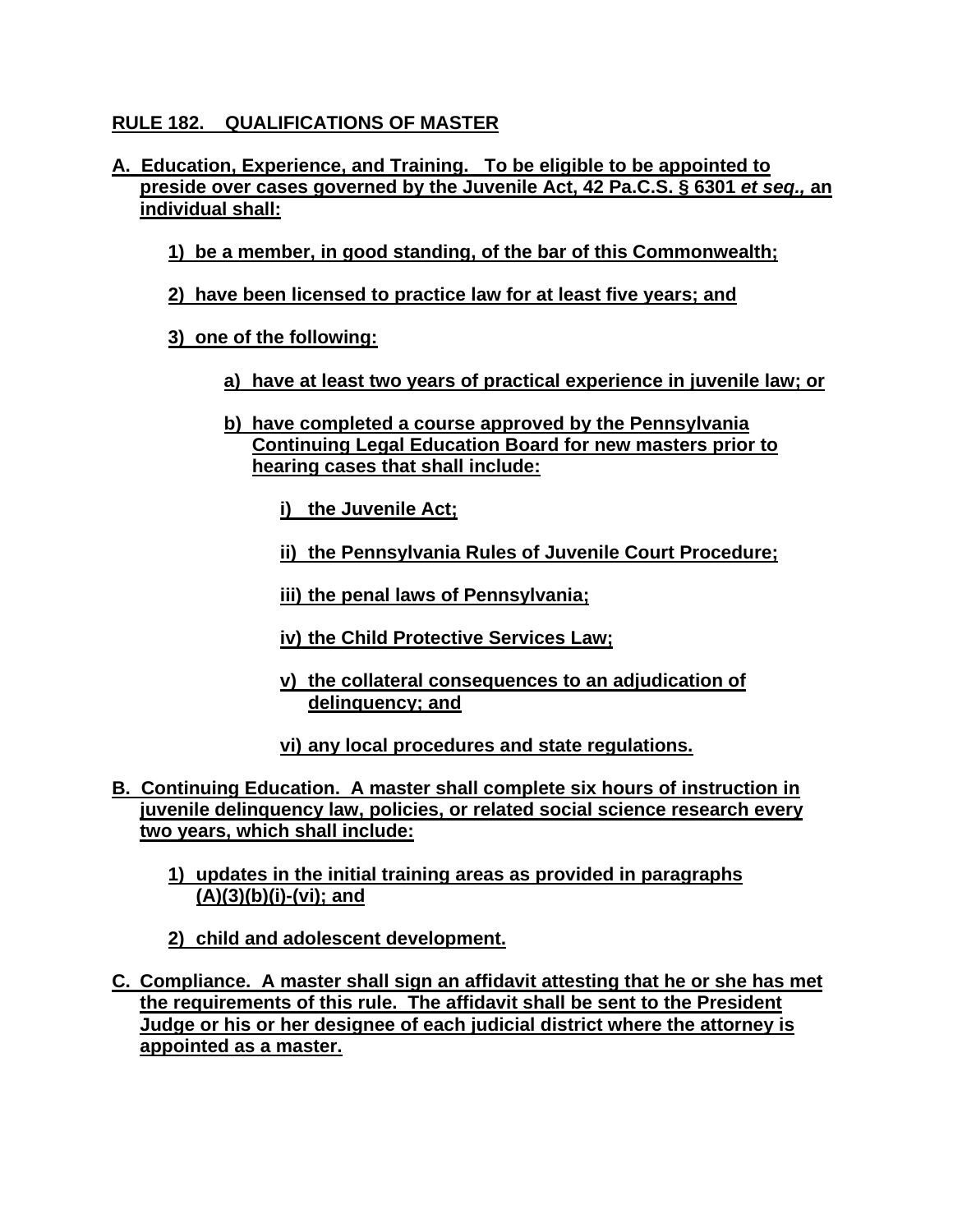## **COMMENT**

**Pursuant to paragraph (A), masters are to have at least five years of experience as an attorney with at least two years of experience in juvenile law. If attorneys do not have two years of experience in juvenile law, they may attend a training to qualify as masters over juvenile cases.** 

**The training program is to be approved by the Pennsylvania Continuing Legal Education Board.**

**The Pennsylvania Continuing Legal Education Board may approve courses designed to address the requirements of paragraph (B) for continuing education. These requirements are additional requirements to the Pa.R.C.L.E. because they mandate specific training in juvenile delinquency law. However, the credit hours received do count towards the total maximum required under Pa.R.C.L.E. 105.**

**Pursuant to paragraph (C), a master is to certify to the court that the requirements of this rule have been met.** 

*Official Note:* **Rule 182 adopted -, effective - (Committee recommending two years after adoption date).**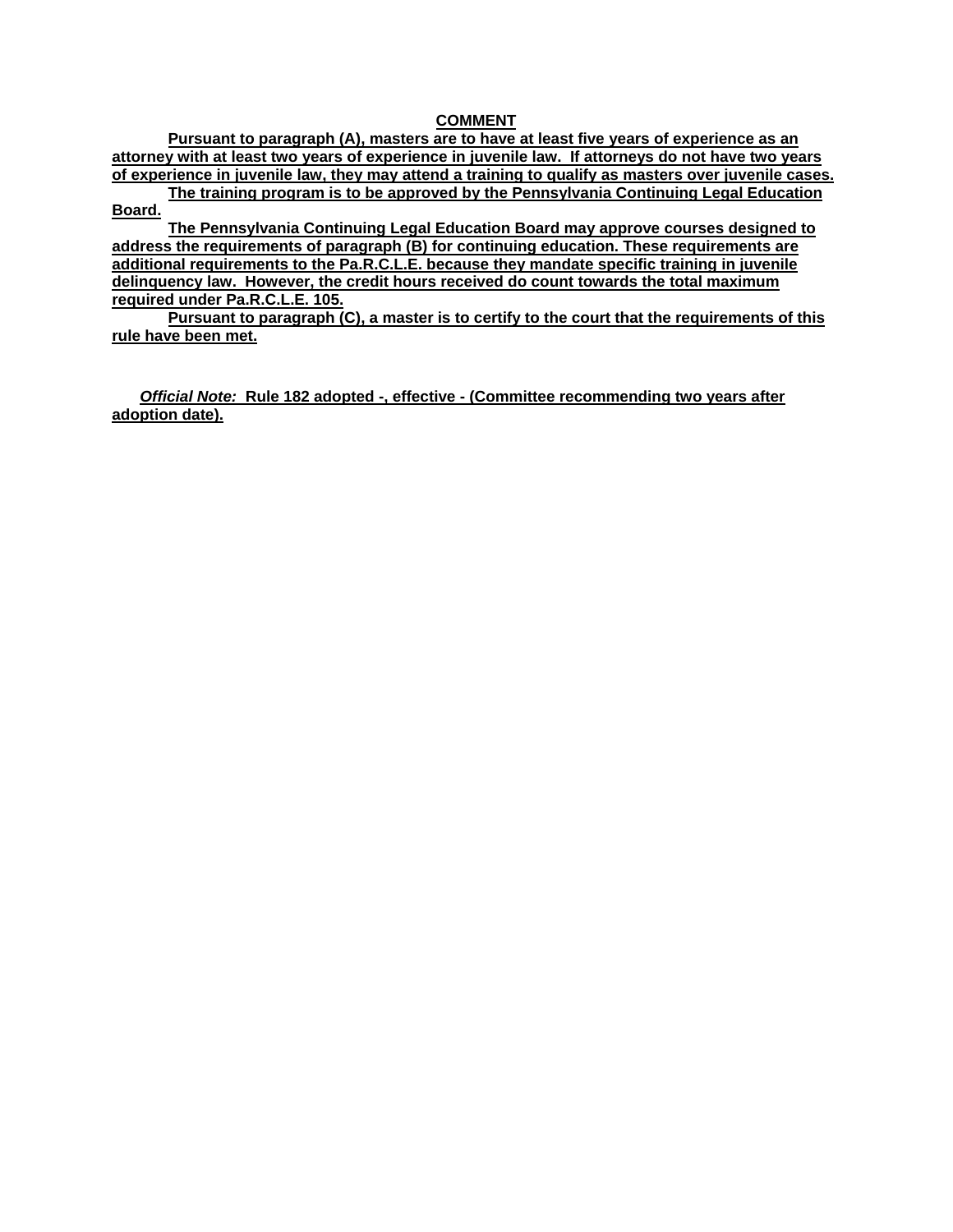## **RULE 1182. QUALIFICATIONS OF MASTERS**

- **A. Education, Experience, and Training. To be eligible to be appointed to preside over cases governed by the Juvenile Act, 42 Pa.C.S. § 6301** *et seq.,* **an individual shall:**
	- **1) be a member, in good standing, of the bar of this Commonwealth;**
	- **2) have been licensed to practice law for at least five years; and**
	- **3) one of the following:**
		- **a) have at least two years of practical experience in juvenile law; or**
		- **b) have completed a course approved by the Pennsylvania Continuing Legal Education Board for new masters prior to hearing cases that shall include:**
			- **i) the Juvenile Act;**
			- **ii) the Pennsylvania Rules of Juvenile Court Procedure;**
			- **iii) the Child Protective Services Law; and**
			- **iv) any local procedures and state regulations.**
- **B. Continuing Education. A master shall complete six hours of instruction in juvenile dependency law, policies, or related social science research every two years, which shall include:**
	- **1) updates in the initial training areas as provided in paragraphs (A)(3)(b)(i)-(iv); and**
	- **2) child and adolescent development.**
- **C. Compliance. A master shall sign an affidavit attesting that he or she has met the requirements of this rule. The affidavit shall be sent to the President Judge or his or her designee of each judicial district where the attorney is appointed as a master.**

## **Comment**

**Pursuant to paragraph (A), masters are to have at least five years of experience as an attorney with at least two years of experience in juvenile law. If attorneys do not have two years of experience in juvenile law, they may attend a training to qualify as masters over juvenile cases.** 

**The training program is to be approved by the Pennsylvania Continuing Legal Education Board.**

**The Pennsylvania Continuing Legal Education Board may approve courses designed to address the requirements of paragraph (B) for continuing education. These requirements are**